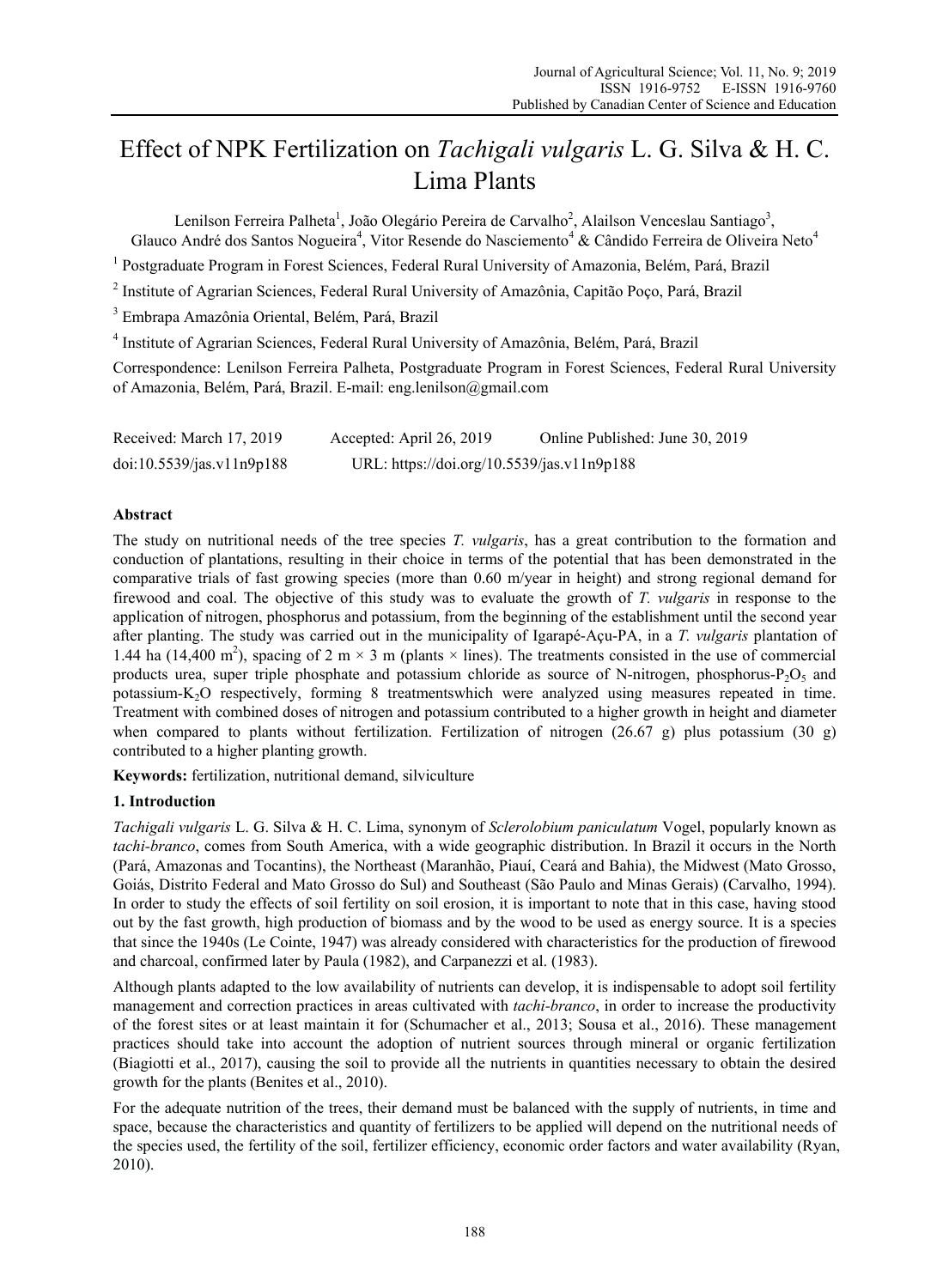As a consequence, the importance of carrying out studies involving different doses of fertilization for *T. vulgaris*, aiming to obtain greater productivity and sustainability in forest production, is based on the appropriate recommendation of the NPK dose. The objective of this study was to evaluate the growth of *tachi-branco*, in response to the application of nitrogen, phosphorus and potassium, from the beginning of the plantation establishment to the second year after planting.

# **2. Material and Methods**

The study area is located at the School Farm of the Federal Rural University of Amazonia-UFRA, in the municipality of Igarapé-Açu (FEIGA). The municipality of Igarapé-Açu belongs to the mesoregion of the Pará Northeast and the Bragantina micro-region. The geographical coordinates of the seat of the municipality are: 01º07′33″ south latitude and 47º37′27″ longitude west of Greenwich.

The work was carried out in an one-year old *T. vulgaris* plantation of 1.44 ha  $(14,400 \text{ m}^2)$ , implanted on February 1, 2016, with a spacing of 2 m  $\times$  3 m (plants  $\times$  lines), as recommended by Souza et al. (2016), totaling 1,728 plants distributed in lines, in the East-West direction.

In order to support decision-making regarding fertilizer/treatment applications, soil samples were collected randomly throughout the planting area, prior to their implantation, at 0-20 and 20-40 cm depths of the soil, which consisted of two composite samples, which were then sent to the laboratory, where they were submitted to chemical and physical analysis (Tables 1 and 2). Although the acidity levels according to Table 1 were considered high (Raij, 1991), we decided not to add calcareous to correct the soil.

| Identification |                                                                                                                                               | OM             | pH  |  |                       | K Ca Mg H+Al Al SB T V m |       |              |  |
|----------------|-----------------------------------------------------------------------------------------------------------------------------------------------|----------------|-----|--|-----------------------|--------------------------|-------|--------------|--|
|                | mg dm <sup>-3</sup> g dm <sup>-3</sup> CaCl <sub>2</sub> ---------------------- mmolc dm <sup>-3</sup> -------------------- ------- % ------- |                |     |  |                       |                          |       |              |  |
| $0 - 20$       |                                                                                                                                               | 18.            | 4.3 |  | $0.4 \quad 5 \quad 1$ | 38 5 6.9 44.9 15 42.0    |       |              |  |
| 20-40          | 2.4                                                                                                                                           | $\overline{5}$ | 4.3 |  | $0.4 \quad 4 \quad 1$ | - 30                     | 7 6.1 | 36.1 17 53.4 |  |

Table 1. Soil chemical characterization of the planting area

# Table 2. Soil physical analysis of the planting area

| Depth (cm) | Clav                                                                             | Silt | Total sand | $Silt + Clav$ |  |  |  |
|------------|----------------------------------------------------------------------------------|------|------------|---------------|--|--|--|
|            | ---------------------------------- HMFS + NaOH --------------------------------- |      |            |               |  |  |  |
|            |                                                                                  |      |            |               |  |  |  |
| $0 - 20$   | 184                                                                              | 90   | 726        | 274           |  |  |  |
| $20 - 40$  | 225                                                                              |      | 664        | 336           |  |  |  |

*Note.* Obs: HMFS (sodium hexametaphosphate  $[Na_6(PO_3)_6]$ ) and NaOH (sodium hydroxide) were the industrial dispersants used by the laboratory to determine the physical analysis of the soil.

The treatments followed average doses of fertilizers found in the literature for forest stands such as eucalyptus and black acacia (Costa et al., 2012; Schumacher et al., 2013), which consisted in the use of commercial products, urea, triple super phosphate and potassium chloride as nitrogen-N, phosphorous- $P_2O_5$  and potassium-K2O respectively, forming the treatments (Table 3). Those were combined according to the fractional factorial arrangement 23 at random, represented by 8 treatments with plots of 4 plants and 4 replications, randomly installed at the planting, totaling 128 plants studied.

Table 3. Treatments and their respective dosages of commercial fertilizer in grams per plant

| Treatment/Fertilization | Combinations | Urea $(g)$   | Triple superphosphate (g) | Potassium chloride (g) | Kg/ha                        |
|-------------------------|--------------|--------------|---------------------------|------------------------|------------------------------|
| T <sub>0</sub>          | Control      | $\mathbf{0}$ | $\theta$                  | $_{0}$                 |                              |
| T1                      | N            | 26.67        | $\Omega$                  | 0                      | 44.5                         |
| T <sub>2</sub>          | D            | $\theta$     | 19.56                     | 0                      | 32.6                         |
| T <sub>3</sub>          | K            | $\theta$     | $\Omega$                  | 30                     | 50                           |
| T <sub>4</sub>          | NP           | 26.67        | 19.56                     | $\mathbf{0}$           | 44.5 (N) + 32.6 (P)          |
| T <sub>5</sub>          | NΚ           | 26.67        | $\theta$                  | 30                     | 44.5 (N) + 50 (K)            |
| T6                      | PК           | $\Omega$     | 19.56                     | 30                     | 32.6 (P) + 50 (K)            |
| T7                      | <b>NPK</b>   | 26.67        | 19.56                     | 30                     | 44.5 (N) + 32.6 (P) + 50 (K) |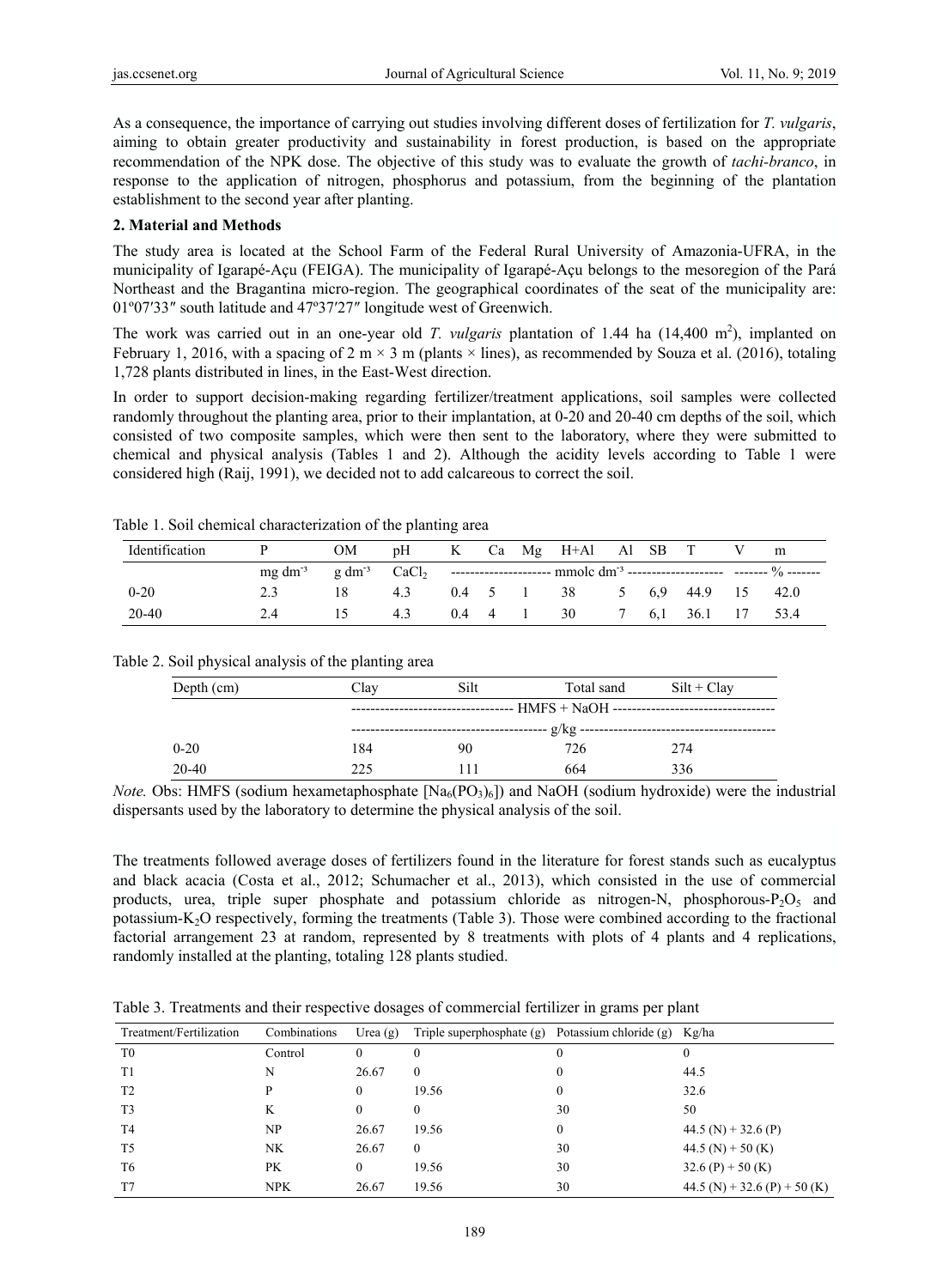The treatments were established one year after the planting of *tachi-branco*. A cover fertilization was applied, just once, around the plants, but 10 cm away from them, considering the dosages in Table 3.

The diameter and height of the plants used for growth analysis were measured every three months since the establisment of the treatments, from June 2017 to June 2018, totaling 5 measurements.

The diameter of the plants was measured at the DBH (diameter at breast height), that means measured at 1.3 meter from the ground, using a centimetrical diameter tape. The total height of the plants was measured with a ruler graduated in centimeters.

In order to analyse the plant growth rate in the treatments, the data were submitted to anormality test, then an analysis of variance was performed, considering measures repeated in time. Further, gas exchange analyzes were performed in order to find out if the applied nutrients were absorbed by *T. vulgaris* plants. Measurements for gas exchange analyzes were performed from 9 am to 11 am between the plants in each treatment, in fully expanded and completely mature leaves. An infrared gas analyzer (IRGA Infrared Gas Analizer), model Li-6400 (Li-Cor, Biosciences Inc., Nebraska, EUA) was used to determine the Net photosynthetic rate per unit of leaf area (A, μmol CO<sub>2</sub> m<sup>-2</sup> s<sup>-1</sup>), the stomatal conductance to water vapor (gs, mol H<sub>2</sub>O m<sup>-2</sup> s<sup>-1</sup>) and the transpiratory rate (E, mmol  $H_2O$  m<sup>-2</sup> s<sup>-1</sup>).

## **3. Results**

#### *3.1 Height*

The treatments nitrogen (t1), phosphorus (t2) and potassium (t3) and the combination of N:K (t5) had significant statistical effect for total height of *T. vulgaris* plants. The time of evaluation did not influence positively on the plants growth. The mean growth in the last measurement in each treatment was: t1 (603 cm), t2 (537 cm), t3 (581 cm), t5 (596 cm), as shown in Table 4.

| Treatments                                |                  |                    | Time               |                    |                  |
|-------------------------------------------|------------------|--------------------|--------------------|--------------------|------------------|
|                                           | $\theta$         |                    | 2                  | 3                  | 4                |
| T0 (Control)                              | 247a             | 324a               | 368a               | 426a               | 503a             |
| T1 (26.67 g urea) ***                     | 307 <sub>b</sub> | 403 <sub>b</sub>   | 465b               | 534b               | 603 <sub>b</sub> |
| T <sub>2</sub> (19.56 g SFT) ***          | 275bc            | 357bc              | 405bc              | 471bc              | 537bc            |
| T3 $(30 g KCL)$ **                        | 282bcd           | 374bcd             | 428bcd             | 499bcd             | 581bcd           |
| T4 (26.67 g urea + 19.56 g SFT)           | 336e             | 431e               | 487e               | 562e               | 639e             |
| T5 (26.67 g urea + 30 g KCL) ***          | 304ef            | 407 <sub>bef</sub> | 467 <sub>bef</sub> | 536 <sub>bef</sub> | 596bef           |
| T6 (19.56 g SFT + 30 g KCL)               | 333g             | 441eg              | 495eg              | 576g               | 654g             |
| T7 (26.67 g urea +19.56 g SFT + 30 g KCL) | 315befg          | 416efg             | 470befg            | 531befg            | $602$ befg       |

Table 4. Height growth (cm) of *T. vulgaris* according to fertilization treatments: T0-control, T1-nitrogen (N), T2-phosphor (P), T3-potassium (K) and their combinations (T4-NP, T5-NK, T6-NP, and T7-NPK) and interaction with the time (t) of growth, corresponding to 12 months of experimentation

*Note.* Levels of significance, \*\*\* 0.1%; \*\* 1%; 5%. Differente Letters in the same column differ between treatments and on the same line differ in time.

#### **4. Diameter**

Of the fertilizer sources that had a positive developmental effect in diameter, only N, P and K, and N:P and N:K combinations were statistically significant (Table 5). The development over time to diameter was also similar to height, with no statistical significance during the two years and 3 months of analysis, being the difference between treatments, visible at the end of the first year of the study implantation. The plants in the in the treatments with significant difference had mean diameter of 24.5; 21.0; 23.1; 24.3; 24.8 cm for T1, T2, T3, T4 and T5 respectively.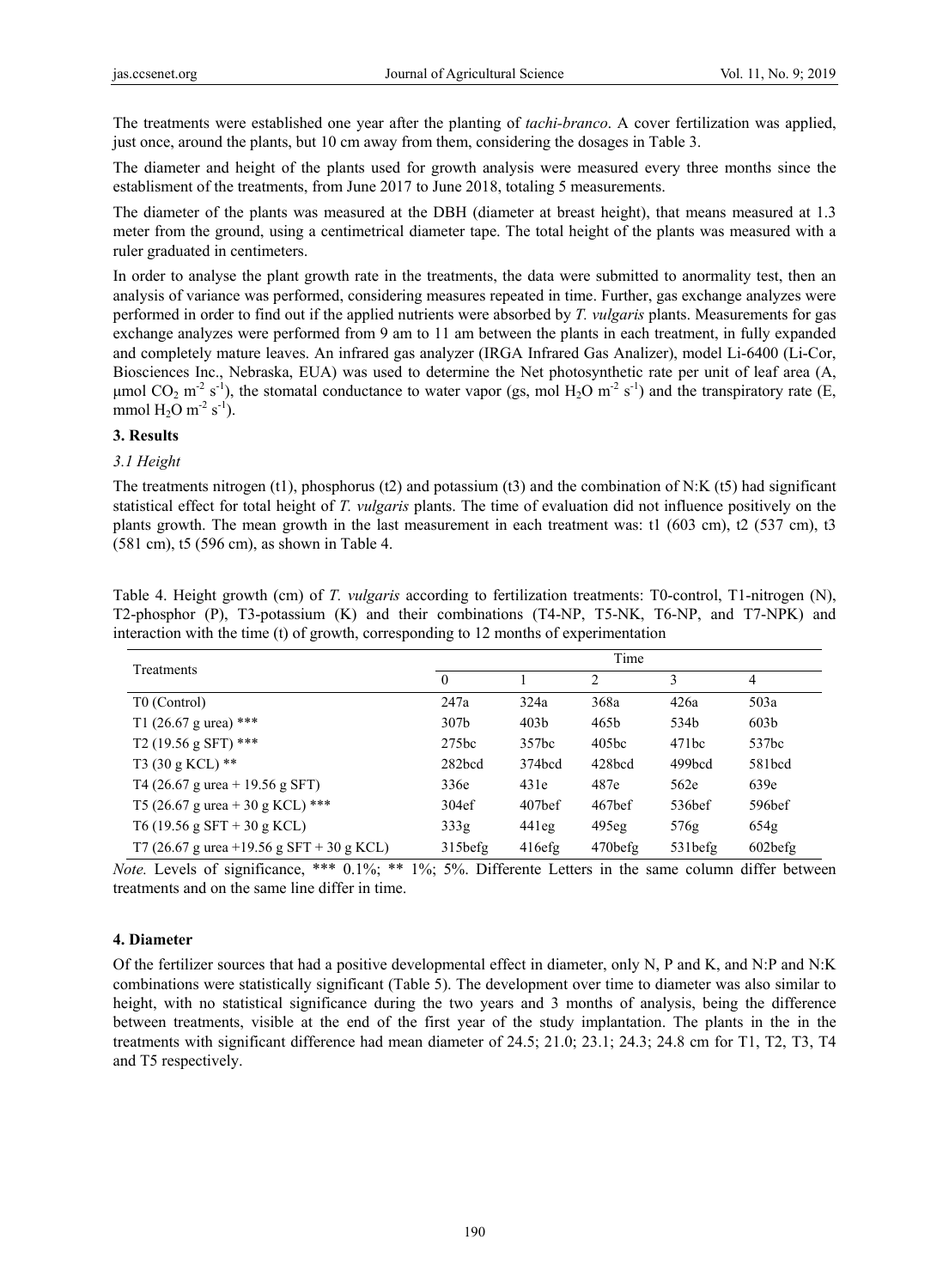|                                           |                    |                    | Time               |                    |            |
|-------------------------------------------|--------------------|--------------------|--------------------|--------------------|------------|
| Treatments                                | $\theta$           |                    | 2                  | 3                  | 4          |
| T <sub>0</sub> (control)                  | 8.0a               | 11.3a              | 13.6a              | 17.4a              | 20.4a      |
| T1 (26.67 g urea) ***                     | $10.2$ abc         | 14.7 abc           | $17.9$ abc         | $21.5$ abc         | $24.5$ abc |
| T <sub>2</sub> (19.56 g SFT) $*$          | 8.1 ab             | $12.6$ ab          | 14.8 ab            | 18.1 ab            | $21.0$ ab  |
| $T3(30 g KCL)$ ***                        | $9.5$ abc          | $13.6$ abc         | $16.3$ abc         | $20.0$ abc         | $23.1$ abc |
| T4 (26.67 g urea + 19.56 g SFT) $*$       | 11.4 <sub>bc</sub> | 15.9 <sub>bc</sub> | 18.3 bc            | 21.5 bc            | 24.3 bc    |
| T5 (26.67 g urea + 30 g KCL) ***          | 10.6 <sub>bc</sub> | 15.4 bc            | 17.9 <sub>bc</sub> | 21.7 bc            | 24.8 bc    |
| T6 (19.56 g SFT + 30 g KCL)               | 11.1c              | 16.8c              | 19.5c              | 23.9c              | 27.3c      |
| T7 (26.67 g urea +19.56 g SFT + 30 g KCL) | 11.3 bc            | 15.5 bc            | 17.8 bc            | 20.8 <sub>bc</sub> | 23.4 bc    |

Table 5. Mean diameter growth (cm) of *T. vulgaris* in the treatments according to fertilization: T0-control, T1-nitrogen (N), T2-phosphor (P), T3-potassium (K) and their combinations (T4-NP, T5-NK, T6-NP, and T7-NPK) and interaction with the time (t) of growth, corresponding to 12 months of experimentation

*Note.* Levels of significance, \*\*\* 0.1%; \*\* 1%; 5%. Different letters in the same column differ between treatments and on the same line differ in time.

#### *4.1 Gas Exchange*

The results of gas exchange analyzes showed that fertilizers that had a significant effect on both height and diameter promoted a photosynthetic rate of 7.2136 (T1), 8.5293 (T2), 5.5617 (T3) and 16.5654 µmol CO<sub>2</sub> m<sup>-2</sup> s<sup>-1</sup> (T5), to which of these, treatment 5 had a higher mean followed by T4, whose fertilization contributed only to the growth in diameter. The stomatal conductance and transpiratory rate had similar results for all treatments.

| Table 6. Average analysis of gas exchange of plants with fertilization treatments. A (net photosynthetic rate per |  |
|-------------------------------------------------------------------------------------------------------------------|--|
| unit leaf area); gs (stomatal conductance to water vapor): E (transpiratory rate)                                 |  |

| Treatments                                | A (µmol $CO_2$ m <sup>-2</sup> s <sup>-1</sup> ) | gs (mol H <sub>2</sub> O m <sup>-2</sup> s <sup>-1</sup> ) | E (mmol $H_2O$ m <sup>-2</sup> s <sup>-1</sup> ) |
|-------------------------------------------|--------------------------------------------------|------------------------------------------------------------|--------------------------------------------------|
| T <sub>0</sub> (witness)                  | 3.38                                             | 0.35                                                       | 5.65                                             |
| T1 $(26.67 \text{ g} \text{ urea})$       | 7.21                                             | 0.07                                                       | 4.15                                             |
| T <sub>2</sub> (19.56 g SFT)              | 8.53                                             | 0.10                                                       | 5.50                                             |
| T3 (30 g KCL)                             | 5.56                                             | 0.08                                                       | 4.49                                             |
| T4 (26.67 g urea + 19.56 g SFT)           | 4.89                                             | 0.08                                                       | 4.42                                             |
| T5 (26.67 g urea + 30 g KCL)              | 16.57                                            | 0.08                                                       | 4.61                                             |
| T6 (19.56 g SFT + 30 g KCL)               | 12.05                                            | 0.09                                                       | 5.30                                             |
| T7 (26.67 g urea +19.56 g SFT + 30 g KCL) | 6.72                                             | 0.09                                                       | 5.23                                             |

#### **5. Discussion**

#### *5.1 Growth in Height*

*T. vulgaris* plants showed a growth rate (Figure 1) that promoted increase between time zero and time five of 296 cm with the application of 26.67 g of urea per plant or 44.5 kg ha<sup>-1</sup>. As in this study, Ciriello et al. (2014) evaluated the effect of nitrogen doses on the initial development and nutrition of *Guanandi* plants (*Calophyllum brasiliense* Cambèss), native tree species from Brazil, to which they applied five doses of N: 0, 178, 356, 533 and 711 kg ha<sup>-1</sup> of urea, plus the control (without fertilization); they concluded that the dose of urea at 178 kg ha<sup>-1</sup> at the time of planting is enough to supply the need for nitrogen in the initial growth of *guanandi*, being 4 times greater than the amount of fertilizer used in the present study  $(44.5 \text{ kg ha}^{-1}$  of urea).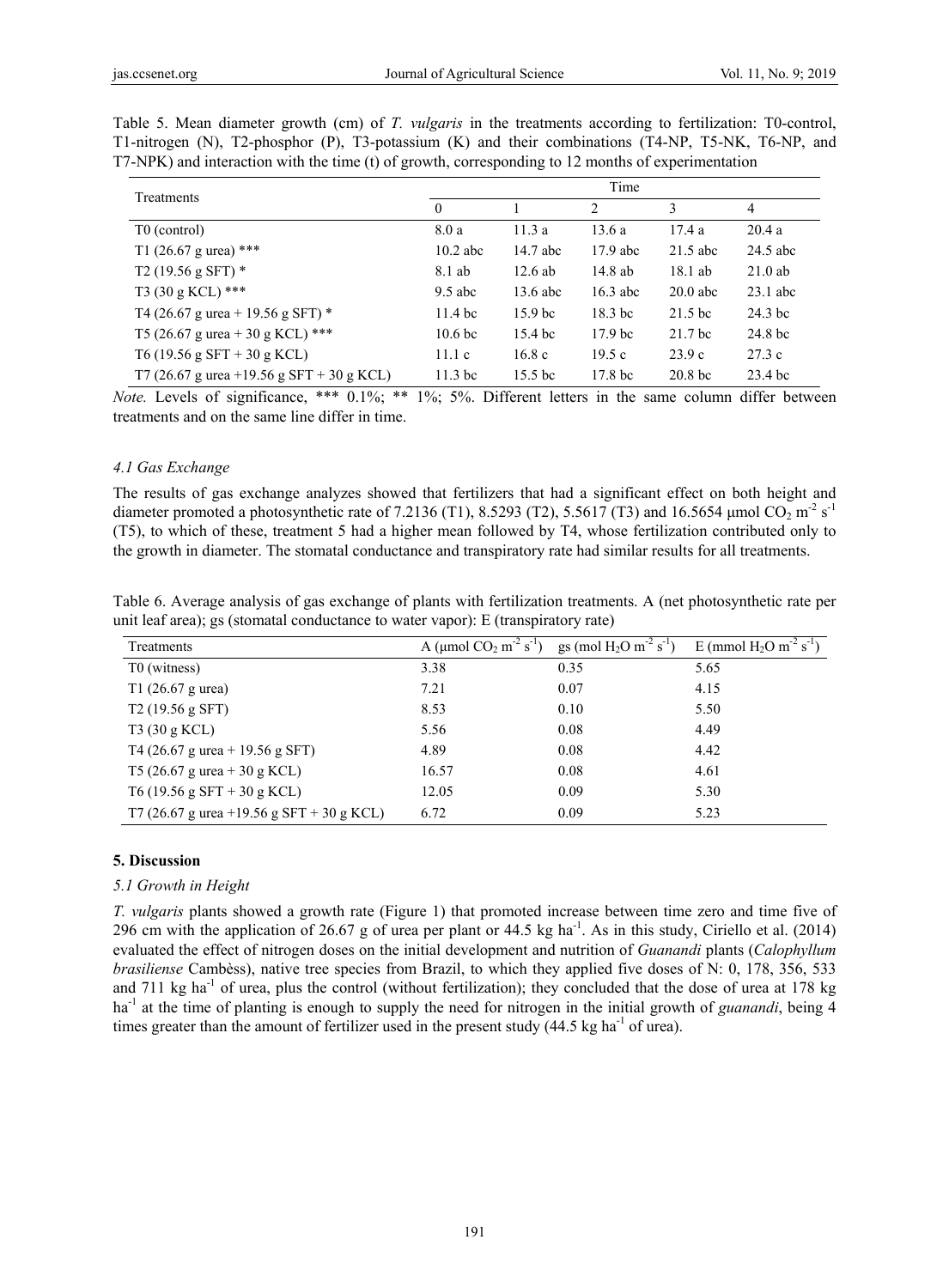

Figure 1. Growth in height of *T. vulgaris* plants with application of nitrogen fertilization doses (T1-application of 26.67 g of urea per plant or 44.5 kg ha<sup>-1</sup>), phosphate (T2-application of 19.56 g of triple superphosphate per plant), potassium (T3-application of 30 g of potassium chloride per plant or 50 kg ha<sup>-1</sup>), nitrogen + potassium (T5-application of 26.67 g of urea + 30 g of potassium chloride per plant or 44.5 and 50 kg ha<sup>-1</sup> respectively) and without fertilization-T0, throughout the measurement time

Fertilization with phosphorus (P) promoted growth of 34 cm more than when correlated with plants without the addition of nutrients (Figure 1). This response to mineral fertilization with P, results from the low available content of this element in soil  $(2.3 \text{ mg dm}^3)$  according to the classes proposed by Raij  $(1991)$ , which is an essential element for the growth of plants, and their deficiency is often reported in weathered tropical soils (Rodrigues et al., 2016). The supply of calcium via triple superphosphate (12 to 14% of the mineral fertilizer is composed of Ca) may also have contributed. *Tachi branco* plants probably showed marked responses to the addition of calcium via triple superphosphate, since the exchangeable content of this element in the soil was below (Table 1) the lower supply limit (20.0 mmolc dm<sup>-3</sup>) and, furthermore, soil acidity correction was not performed by calcareous application.

Another factor that may have contributed to the development of the height of the forest stand that received P fertilization is the fact that the *tachi-branco* species is tolerant to soils with high acidity (Lima, 2004; Oliveira et al., 2006). The increased acidity causes reduced availability of phosphorus to plants. In soils with pH in  $H_2O \le$ 5.5,  $Al^{3+}$  is in the trivalent ionic form that is toxic to plants (Ciamporová, 2002). Levels of naturally occurring  $Al^{3+}$  in acid soils range from 10 to 100  $\mu$ M, sufficient for immediate and severe inhibition of root growth of the species (Epstein & Bloom, 2006). The physiological basis of the damage caused by  $Al^{3+}$  is not yet completely elucidated, however, it is known that this ion is strongly associated with many oxygen donor ligands, such as carboxylic groups, phosphates and sulphates; consequently interact with cell walls, plasma membranes, proteins and nucleotides (Epstein & Blomm, 2006). As a consequence, there is a considerable reduction and/or paralysis of the cell division of the apical meristem of the roots, resulting in a drastic decrease in cell elongation (Rout et al., 2001; Yamamoto et al., 2002). In addition, the reduction of the root system affects the absorption, mainly of the P, since this nutrient is dislocated in the soil by diffusion (Lukowiak et al., 2016; Frazão et al., 2019).

Potassium (K) also had a high significance in the growth in height (Table 4). This fact must also be present in several physiological functions of plants such as: enzymatic activation, protein synthesis, photosynthesis, as well as a clear function in the processes of opening and stomatal closure (Silva et al., 2011). Figure 1 shows the development of the plants that received fertilization with potassium, in which the difference in height growth, with an increase of 78 cm in relation to the plants that did not receive nutrients, is visible. In *E. saligna*, the application of 140 kg ha<sup>-1</sup> of  $K_2O$  in sandy texture Oxisols, provided an increase of 3.7 m in plant height at 36 months compared to plants that did not receive fertilization (Laclau et al., 2009).

Potassium (K) is the second nutrient most absorbed by plants, being essential in the activation of several enzymes that act in the processes of photosynthesis and respiration. In tropical soils the potassium contents normally found are considered low (< 1.5 mmol dm<sup>-3</sup>), as in this study (0.4 mmolc dm<sup>-3</sup>), requiring the use of potassium fertilization fertilizers for supplementation (Benites et al. 2010). Their deficiency may lead to a reduction in apical dominance and in plant growth, as well as to retard fruiting and produce smaller fruits with less color ( (Costa et al., 2 2017).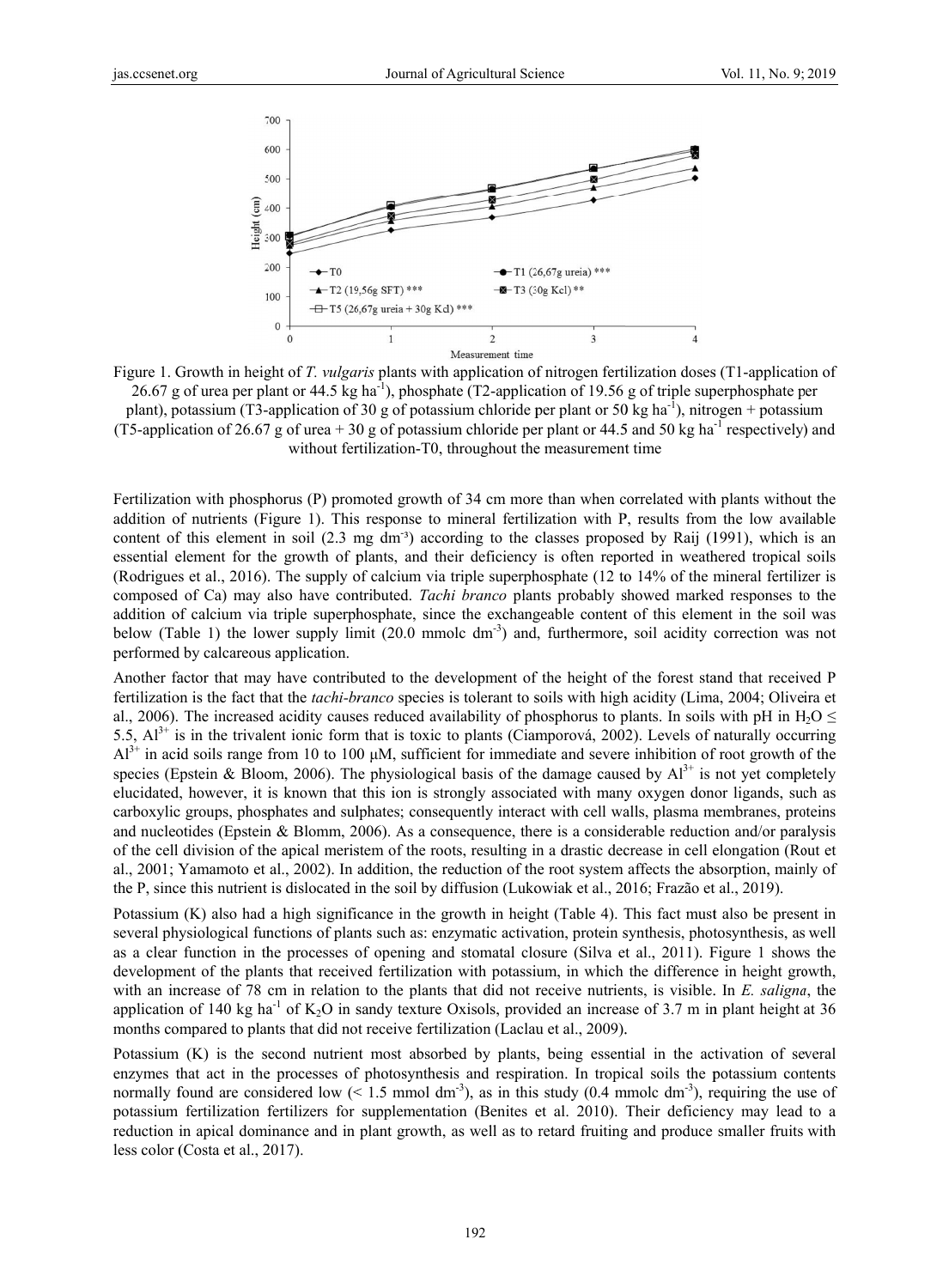The combination of nitrogen and potassium (N:K) promoted a 93cm increase in height of the plants that received fertilization in relation to the control corresponding to the last measurement (Figure 1). Jesus et al. (2016) found similar results for *Eucalytpus globulus* seedlings, concluding that fertilization, with nitrogen and potassium, influenced the initial growth of the seedlings, being an important factor in the plant growth in the seedling stage for all levels studied. The height, considered a morphological characteristic of quality and vigor of seedlings, is used to express the potential of development, both in the field and in nurseries, in this way, both the nitrogen and potassium application is fundamental for obtaining planting of *tachi-branco* of better silvicultural quality (Figure 4).

#### 5.2 Diameter Growth

Nitrogen fertilization treatment  $(26.67 \text{ g of urea})$  had a highly significant effect on the development in diameter (Table 5) of the *tachi-branco* plants, being visible in Figure 2, with an increase of 4 cm in relation to the control in the time five. Native species present different nutritional requirements, which make it difficult to transfer experiences, but these can be used to guide studies with little studied essences among them the *tachi branco*. For example. Nascimento et al. (2014) determined that for *jatoba (Hymenaea courbaril* L.) the diameter of the stem of plants with no nitrogen application showed reductions of 21% in relation to individuals that received the nutrient, being the diameter less affected by the effects of short-term nutritional suppression, these reductions were only possible to observe from the 70th day. These authors also observed that N was the macronutrient most limiting to the growth of *jatobá* plants, suggesting that the nutritional requirement for the macronutrients of this species obeys the decreasing order of:  $N > P > K$ .



Figure 2. Growth in diameter of T. vulgaris plants under doses of nitrogen fertilization (T1-application of 26.67) g of urea per plant or 44.5 kg ha<sup>-1</sup>), phosphate (T2-application of 19.56 g of superphosphate or 32.6 kg ha<sup>-1</sup>), potassium (T3-application of 30 g of potassium chloride per plant or 50 kg ha<sup>-1</sup>), nitrogen + phosphorus (T4-application of 26.67 g urea + 19.56 g SFT or 44.5 + 32.6 kg ha<sup>-1</sup>, respectively), nitrogen + potassium (T5-application of 26.67 g of urea + 30 g of potassium chloride per plant or 44.5 and 50 kg ha<sup>-1</sup> respectively) and without fertilization-T0, over the measurement time

At a *Pinus taeda* plantation, evaluated at five years of age. Moro et al. (2014) observed that the application of nitrogen in a harmful way did not influence the diameter development. The authors concluded that the rate of N applied did not differ statistically from each other in terms of tree diameter increase, and the highest dose applied was 140 kg ha<sup>-1</sup> of N, higher than that used in the present study.

As for height, phosphorus fertilization (T2-19.56 g SFT) contributed to growth in diameter of the *tachi-branco* plants, increasing 1 cm more than those plants without addition of nutrients (Figure 2).

The calcium supply via triple superphosphate (12 to 14% of the mineral fertilizer is composed of Ca) may also have contributed to the positive effect of P. In *Eucalyptus camaldulensis* trees, phosphate fertilization promoted a higher diameter growth, with a maximum value of 5.6 cm at a P application dose of 120 kg ha<sup>-1</sup> in relation to the control (Costa et al., 2012).

The application of potassium (K) promoted growth in diameter of the plantation (Figure 2) contributing with increment of 3 cm in relation to the control. Biagiotti et al. (2017) studying potassium fertilization in a Corymbia *citriodora* planting at 6, 9, 12 and 24 months after planting, observed that at 12 months there was a quadratic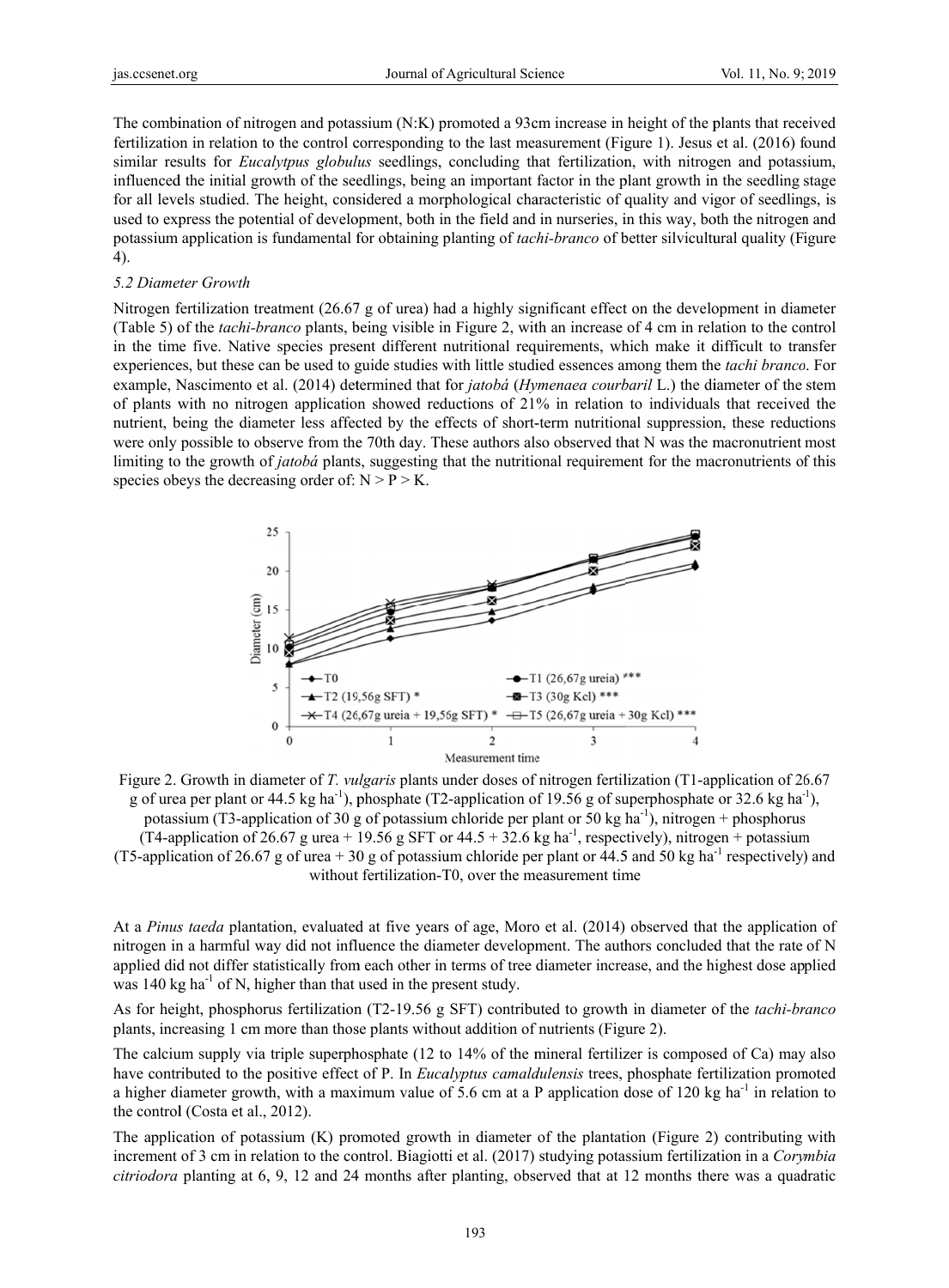effect of treatments and maximum growth (5.98 cm) was estimated with the dose of 62 kg ha<sup>-1</sup> of K<sub>2</sub>O. At 24 months, there was no effect of treatments, concluding that up to 12 months of age, growth and biomass production of *C. citriodora* were favored by potassium fertilization.

The combination of N:P and N:K fertilizer sources were significant at 5 and 0.1% of error probability, respectively (Figure 2). This may have occurred because of the synergistic effect of the interaction of such nutrients. This represented a growth in diameter of 4 cm for the treatment with N:P and 5 cm for the treatment N:K in the last measurement (12 months) higher than the control (Figure 2), being the fertilization with N:K better among them.

P deficiency reducing N absorption has been observed in some studies. Santos et al. (2015) evaluated the efficiency of nitrogen fertilization by genotypes of tree cotton under phosphorus application, observed that genotypes grown in low P supply had higher leaf N concentration, indicating a synergism ratio between N and P. This corroborates with the present study, since the interaction between nitrogen and phosphorus was positive for the growth in diameter of the plants (Figure 2). The P interferes in the absorption of N indirectly, through the reduction of the leaf area (Santos et al., 2015). The leaf area is closely related to N absorption, because the larger the leaf area, the higher the transpiration rate, which in turn increases the flow of water absorbed by the plant, which directly influences the nutrients from soil to the root surface, being significant for N (Bonfim-Silva  $\&$ Monteiro, 2010; Han et al., 2015).

The treatment with nitrogen and potassium fertilization promoted a higher diameter growth of *T. vulgaris*. In soils with high K contents, N stimulates vegetative growth, increasing the K content in the aerial part of the plants and consequently, the utilization of the nutrient reserves in the soil solution. Potassium plays a key role in the functioning of the enzymes necessary for the growth and development of the plant; it also helps in the absorption of nitrogen, which results in better vegetative growth (Debbarma et al., 2017).

In eucalyptus plantations in sandy lands the highest responses to nitrogen and potassium fertilization occurred in the first year of tree growth, with application of 4.3 and 20 kg ha<sup>-1</sup> of the respective nutrients, suggesting that the number of N and K applications may be reduced after planting for establishment of commercial plantations without adversely affecting productivity and deeper drainage losses (Silva et al., 2013). Jesus et al. (2016) studying the growth and chemical composition of the essential oil of *Eucalyptus globulus* seedlings fertilized with nitrogen and potassium found similar results, concluding that fertilization with nitrogen and potassium influenced the initial growth of the seedlings, increasing in 72% the diameter of the plants that received NK fertilization in relation to the control.

# *5.2 Gas Exchange*

The results of the gas exchange analyzes (Table 6) are mainly explained, because the nitrogen and potassium are present in the photosynthetic process. N is involved in carbon assimilation due to the enzymes involved in the carbon sequestration process (Marschner, 2012). N is required for the synthesis of chlorophyll, which in turn participates in the measurement of the efficiency of photochemical reactions of photosynthesis as the primary receptor molecule of electrons in photosystem II after the oxidation of water mediated by light; the flow of these electrons between photosystems I and II on the thylakoid membrane; thermal dissipation within the PSII and the quantum efficiency of electron transfer for the formation of the NADPH, ATP and Fdr reductant used in the assimilation of  $CO<sub>2</sub>$  in the biochemical phase of photosynthesis (Rohácek, 2002; Baker, 2008).

Gomes (2012) evaluated the effect of fertilization and acidity correction on homogenous planting of *Bertholletia excelsa* H.B. and concluded that nitrogen fertilization showed direct reflexes, with increases on the nutritional status of young plants of *B. excelsa*, however, there were no differences among the treatments for photosynthesis, transpiration rates and stomatal conductance. This result was opposite to results of the present study, where T5 treatment  $(26.67 \text{ g} \text{ urea} + 30 \text{ g KCL} \text{ per plant})$  had a higher photosynthetic rate (Figure 3).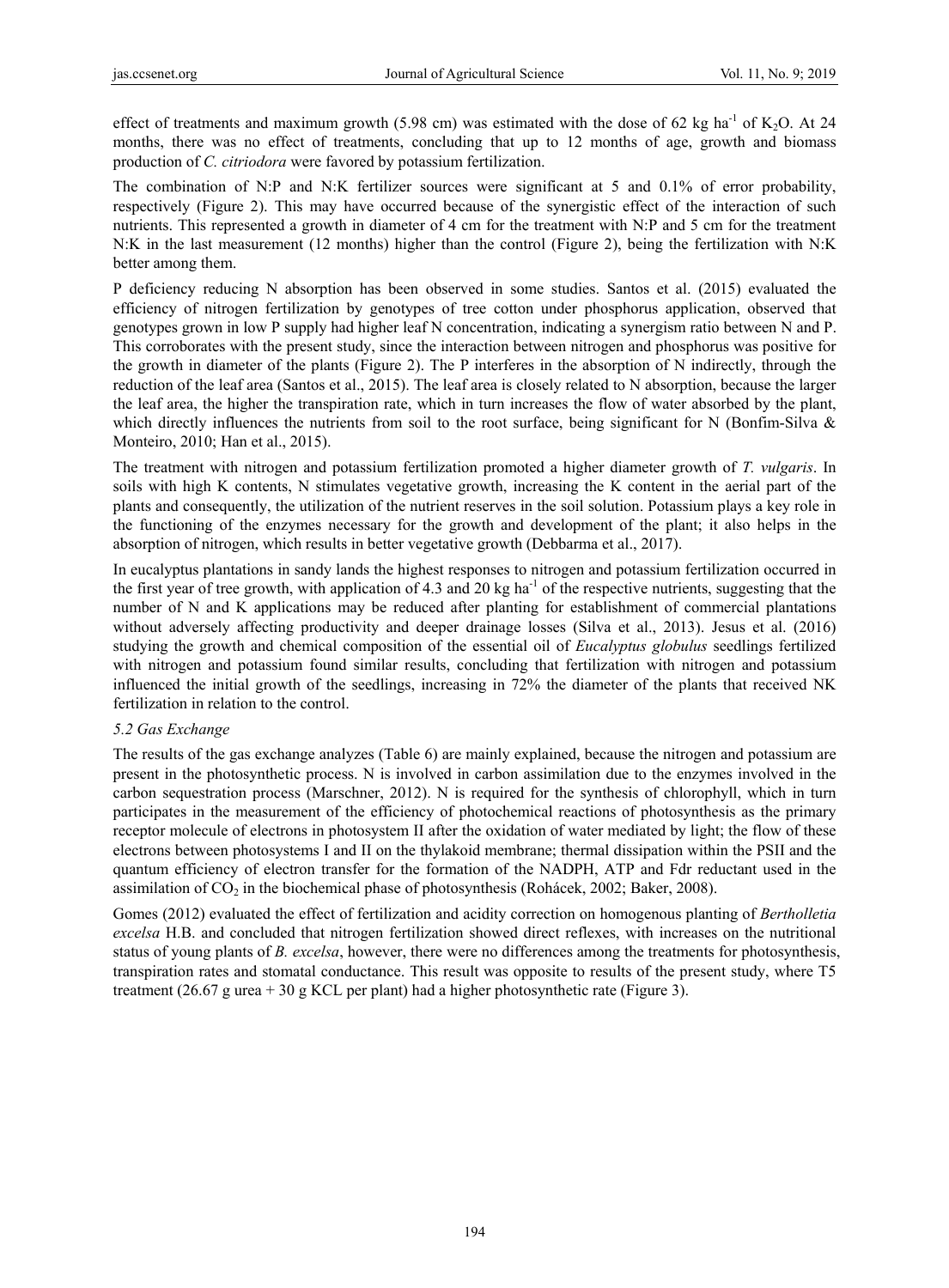

Figure 3. Analysis of gas exchange of plants with fertilization treatments, in the last dendrometric measurement. A (net photosynthetic rate per unit of leaf area); gs (stomatal conductance to water vapor); E (transpiratory rate)

Potassium also performs its physiological functions in opening and closing stomata by controlling the water potential of cells (Marschner, 2012). The K<sup>+</sup> cation facilitates the transport of NO<sub>3</sub> from root to stem (Mengel & Kirkby, 2001). This element presents some functions in physiological terms as it actively participates in the release of the sucrose molecules produced in the photosynthetic process, from the cells of the mesophyll to the apoplast (Magalhães, 2007).

The physiological characteristics of eucalyptus genotypes under the effect of potassium supply in two conditions of water availability showed that potassium fertilization can attenuate the negative effects of water deficiency in the initial stages of growth of the tested genotypes, which presented better physiological performances than those without potassium fertilization, presenting better stomatal control and, consequently, higher values of A and E (Mendes et al., 2013).

## 6. Conclusion

The combined dose of nitrogen and potassium contributed to the better growth of height and diameter of T. *vulgaris* plants. It is recommended therefore the combined fertilization of nitrogen and potassium in the doses of 26.67 and 30 g per plant respectively or 44.5 kg/ha of urea and 50 kg/ha of potassium, from the second year after planting.

#### References

- Baker, N. R. (2008). Chlorophyll fluorescence: A probe of photosynthesis in vivo. Annual Review of Plant *Biology*, 59, 89-113. https://doi.org/10.1146/annurev.arplant.59.032607.092759
- Benites, V. M., Carvalho, M. C. S., Resende, A. V., Polidoro, J. C., Bernadi, A. C. C., & Oliveira, F. A. (2010). Potássio, cálcio e magnésio. In L. I. Prochnow, V. Casarin, & S. R. Stipp (Eds.), Boas práticas para uso eficiente de fertilizantes (pp. 137-191). Piracicaba, SP: IPNI.
- Biagiotti, G., Valeri, S. V., Cruz, M. C. P., Vasconcelos, R. T. (2017). Fertilização potássica na implantação de Corymbia citriodora (Hook.). Scientia Forestalis, 45(113), 129-137. https://doi.org/10.18671/scifor. v45n113.12
- Bonfim-Silva, E. M., & Monteiro, F. A. (2010). Nitrogênio e enxofre na adubação e em folhas diagnósticas e raízes do capim-braquiária em degradação. Revista Brasileira de Zootecnia, 39(8), 1641-1649. https://doi.org/10.1590/S1516-35982010000800004
- Carvalho, P. E. R. (1994). Espécies florestais brasileiras: Recomendações silviculturais, potencialidade e uso da madeira (p. 640). Colombo: EMBRAPA-CNPF; Brasília, DF: EMBRAPA-SPI.
- Ciamporová, M. (2002). Morphological and structural responses of plant roots to aluminium at organ, tissue, and cellular levels. *Biologia Plantarum, 45*(2), 161-171. https://doi.org/10.1023/A:1015159601881
- Ciriello, V., Guerrini, I. A., & Backes, C. (2014). Doses de nitrogênio no crescimento inicial e nutrição de plantas de guanandi. Cerne, 20(4), 653-660. https://doi.org/10.1590/01047760201420041445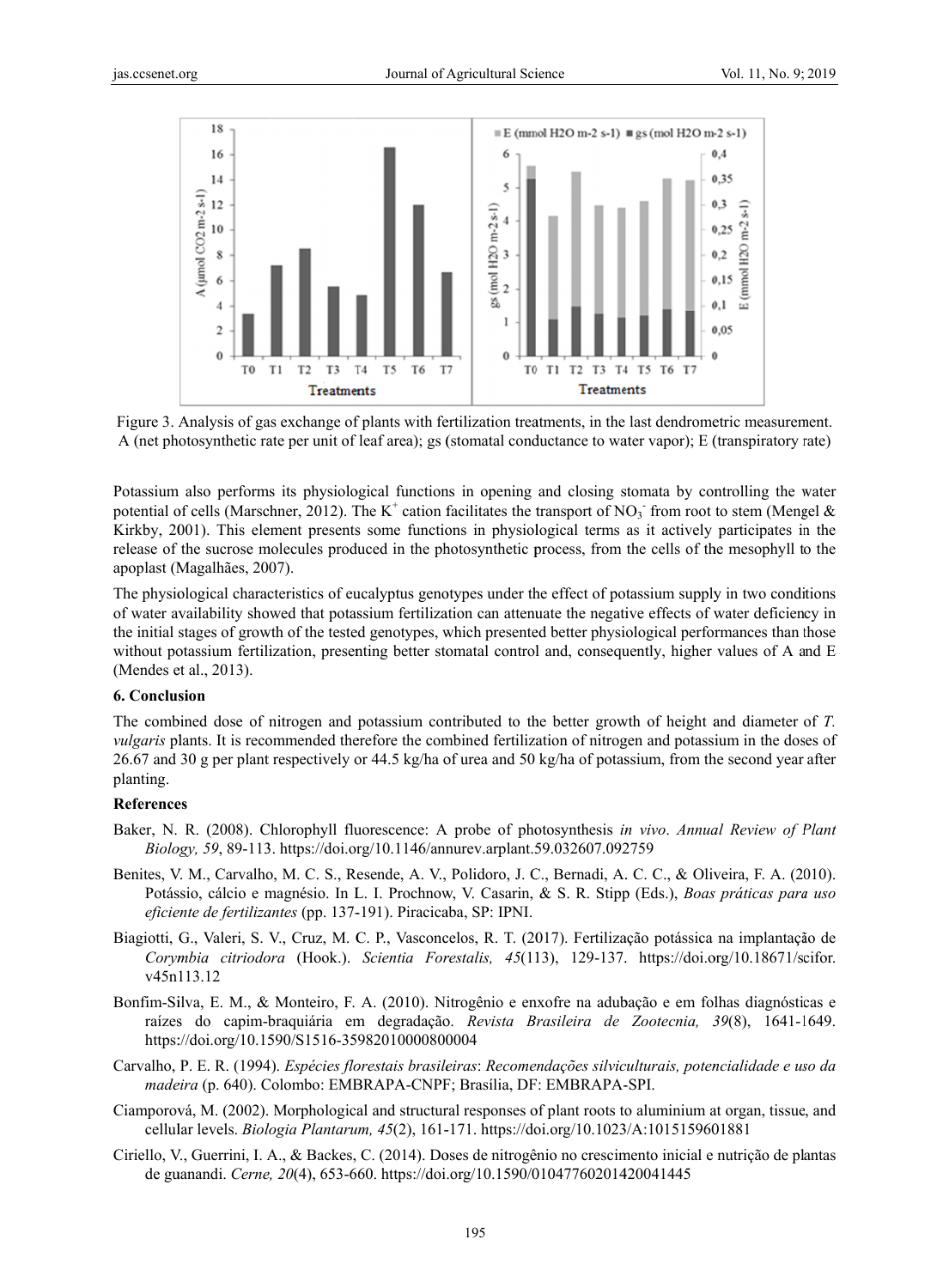- Costa, L. N., Morais, P. L. D. de, Leite, G. A., Almeida, M. L. B., Miranda, M. R. A. de, & Fernandes, P. L. de O. (2017). Influência da adubação potássica na qualidade e no potencial antioxidante do sapoti em diferentes estádios de desenvolvimento. *Revista Ceres, 64*(4), 419-425. https://doi.org/10.1590/0034-737x2017640 40011
- Costa, M., Tonini, H., Dias, C., & Iwata, B. (2012). Fertilization during the establishment of a *Eucalyptus camaldulensis* plantation in the northern Brazilian Amazon. *Revista Agroambiente, 6*(2), 91-101. https://doi.org/10.18227/1982-8470ragro.v6i2.791
- Debbarma, J., Alila, P., Banik, M., Mandal, A. K., & Chakma, A. (2017). Effect of different levels of nitrogen and potassium on the growth and yield of Pepino (*Solanum muricatum* Ait.). *The Pharma Innovation Journal, 6*(11), 817-821.
- Epstein, E., & Bloom, A. J. (2006). *Nutrição mineral de plantas: Princípios e perspectivas* (2nd ed., p. 403). Londrina: Planta.
- Frazão, J. J., Benites, V. de M., Ribeiro, J. V. S., Pierobon, V. M., & Lavres, J. (2019). Agronomic effectiveness of a granular poultry litter-derived organomineral phosphate fertilizer in tropical soils: Soil phosphorus fractionation and plant responses. *Geoderma, 337*(5), 582-59. https://doi.org/10.1016/j.geoderma.2018. 10.003
- Gomes, I. B. (2012). *Respostas ecofisiológicas de plantas jovens de Bertholletia excelsa H. B. submetidas à fertilização em plantio homogêneo* (Master's thesis, National Research Institute of the Amazon, INPA, Manaus, Brazil).
- Han, K., Zhou, C., Sheng, H., Yang, Y., Zhang, L., Wang, L., … Li, Z. (2015). Agronomic improvements in corn by alternating nitrogen and irrigation to various plant densities. *Agronomy Journal, 107*(1), 93-103. https://doi.org/10.2134/agronj14.0335
- Jesus, M. S., Fernandes, L. A., Fonseca, F. S. A., Rocha, S. M. G., & Martins, E. R. (2016). Crescimento e composição do óleo essencial de mudas de *Eucalyptus globulus* (Labill) adubadas com nitrogênio e potássio. *Caderno de Ciências Agrárias, 8*(2), 1-8. https://periodicos.ufmg.br/index.php/ccaufmg/article/view/2898
- Laclau, J. P., Almeida, J. C. R., Gonçalves, J. L. M., Saint-André, L., Ventura, M., Ranger, J., … Nouvellon, Y. (2009). Influence of nitrogen and potassium fertilization on leaf lifespan and allocation of above-ground growth in Eucalyptus plantations. *Tree Physiology, 29*(1), 111-124. https://doi.org/10.1093/treephys/tpn010
- Lima, R. M. B. de. (2004). *Crescimento de Sclerolobium paniculatum Vogel na Amazônia, em função de fatores de clima e solo* (Doctor's thesis, Federal University of Paraná, Curitiba, Paraná, Brazil).
- Lukowiak, R., Grzebisz, W., & Sassenrath, G. F. (2016). New insights into phosphorus management in agriculture—A crop rotation approach. *Science of the Total Environment, 542*(Part B), 1062-1077. https://doi.org/10.1016/j.scitotenv.2015.09.009
- Marschner, P. (2012). *Marschner's mineral nutrition of highter plants* (3rd. ed., p. 615). San Diego: Academic Press. https://doi.org/10.1016/B978-0-12-384905-2.00015-7
- Mendes, H. S. J., Paula, N. F. de, Scarpinatti, E. A., & Paula, R. C de. (2013). Respostas fisiológicas de genótipos de *Eucalyptus grandis* × *E. urophylla* à disponibilidade hídrica e adubação potássica. *Cerne, 19*(4), 603-611. https://doi.org/10.1590/S0104-77602013000400010
- Mengel, K., & Kirkby, E. A. (2001). *Principles of plant nutrition* (5th ed., p. 849). Dordrecht: Kluwer Academic Publishers. https://doi.org/10.1007/978-94-010-1009-2
- Moro, L., Gatiboni, L. C., Simonete, M. A., Cassol, P. C., & Chaves, D. M. (2014). Resposta de Pinus taeda com diferentes idades à adubação npk no planalto sul catarinense. *Revista Brasileira de Ciência do Solo, 38*(4), 1181-1189.
- Nascimento, H. H. C. do., Pacheco, C. M., Lima, D. R. M. de, Silva, E. C. da, & Nogueira, R. J. M. C. (2014) Aspectos ecofisiológicos de mudas de *Hymenaea courbaril* L. em resposta a supressão de N, P e K. *Scientia Forestalis, 42*(103), 315-328.
- Oliveira, J. B., Vale, A. T., & Melo, J. T. de. (2006). Caracterização mecânica e contração da madeira de *Sclerolobium paniculatum* Vogel cultivado em um plantio homogêneo sob diferentes níveis de adubação. *Ciência Florestal, 16*(1), 89-97. https://doi.org/10.5902/198050981890
- Raij, B. V. (1991). *Fertilidade do solo e adubação* (p. 343). Agronômica Ceres: Potafos.